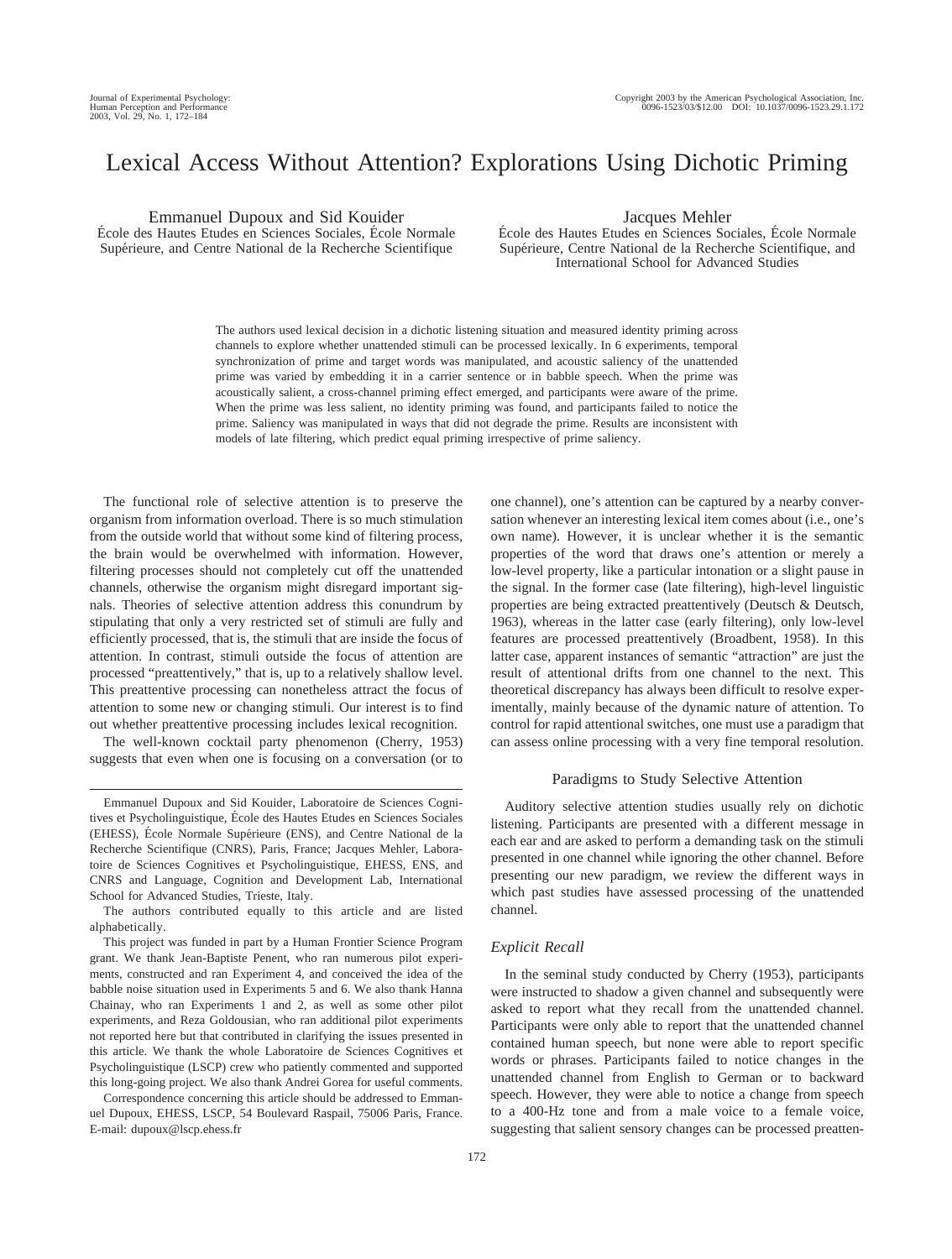tively. According to this study, apart from sensory information, no other information is extracted for stimuli that are outside the focus of attention. This was used by Broadbent (1958) as evidence for an early-filtering focus of attention.

Yet, studies subsequent to Cherry (1953) showed that the meaning of irrelevant stimuli can, at least sometimes, be noticed. One of the most cited is Moray's (1959) demonstration that about one third of participants are able to report having heard their own name in the unattended channel. These results suggest that, at least on some occasions, unattended messages are processed up to the semantic level. However, explicit recall may be a poor indicator of online processing of the unattended channel.

Holender (1986) pointed out that attention is a dynamic process that needs to be taken into consideration in studies of selective attention. Participants' attention can shift from one channel to the other throughout the experiment. A momentary attentional switch would allow participants to pick up some semantic information from the unattended channel and to identify their name on a certain proportion of trials. It is clear that the presence of attentional switches may lead participants to *overestimate* the amount of processing of the to-be-ignored channel. To investigate this, Wood and Cowan (1995a, 1995b) used an online measure of shadowing latencies to check for potential attentional switches. They replicated the classical finding of Moray (1959) showing that a third of the participants were able to recall their names presented in the unattended channel at the end of the experiment. They also reported that a third of the participants were able to recall a switch from backward to forward speech. However, the participants who noted these changes in the unattended channel also displayed a drastic increase in shadowing errors and latencies several items after the change. This demonstrates that when a change is noticed in the unattended channel, it correlates with a disruption in performance in the attended channel.<sup>1</sup> Conway, Cowan, and Bunting (2001) found important individual differences in the rate of intrusions from the unattended channels: Individuals with a low memory span noticed their names much more than individuals with a high memory span. Conway et al. noted that low working memory span correlates with distractibility (see Conway & Engle, 1994) and hence speculated that name intrusions are due to the reduced ability to ignore the unattended channel.

A second problem of these studies is that explicit recall requires participants not only to be aware of the information in the unattended channel but also to register it in (episodic) memory. However, semantic processing of the unattended channel may occur without awareness or episodic memory registration. In other words, this paradigm could *underestimate* the amount of processing of the unattended channel. It may be the case that all participants in Cherry's (1953) or Moray's (1959) studies unconsciously processed the meaning of words in the unattended channel but were later unable to report it. To resolve this issue, other studies addressed this second problem and used more sensitive measures of semantic processing than explicit memory.

## *Implicit Priming*

Eich (1984) had participants shadow a prose passage in one ear while a list of word pairs was presented in the other ear. The word pairs consisted of a homophone preceded by a disambiguating item associated to the less frequent meaning of the ambiguous word (e.g., taxi–FARE). After the shadowing task, participants showed no explicit recall of the word pairs; nonetheless, when asked to spell the ambiguous word, they were more likely to give the less frequent meaning of words than the more frequent one (i.e., FARE instead of FAIR). In a similar study, MacKay (1973) presented an ambiguous sentence in the attended channel while a disambiguating word was presented in the unattended channel. He found that the unattended word disambiguated the sentence, suggesting that it was processed all the way up to its meaning.

On the one hand, these studies are still subject to Holender's (1986) criticism. It could be that the results are due to attentional switches that occurred during the experiment rather than to lexical processing of materials in the unattended channel. Indeed, Wood, Stadler, and Cowan (1997) noted that Eich (1984) used a very slow presentation rate that could have allowed participants to switch periodically toward the irrelevant channel. They first replicated Eich's findings using the same shadowing rate, but they also showed that when the rate is doubled, forcing participants to pay more attention to the attended channel, implicit priming disappears. Similarly, Newstead and Dennis (1979) replicated Mac-Kay's (1973) disambiguating effect of the word in the unattended channel, but only when this word was presented in isolation. The effect disappeared when the unattended word was embedded in a carrier sentence. Newstead and Dennis argued that isolated words in the unattended channel momentarily attract attention leading to conscious identification, which does not occur if the word is embedded in a sentence presented to the nonselected ear.

On the other hand, implicit priming could also underestimate lexical processing of the unattended channel. Indeed, there are many cases in which stimuli that are fully attended to and fully processed lexically nonetheless fail to produce implicit priming effects. For instance, frequent words may fail to produce implicit repetition priming effects (e.g., Bowers, 1999; K. I. Forster & Davis, 1984), and implicit priming disappears if not enough time is allotted to deeply process the stimuli (Subramaniam, Biederman, & Madigan, 2000; for a review of these implicit priming findings, see Bowers & Kouider, in press). Once again, it is possible that lexical processing of the word presented to the unattended channel occurred, leaving no long-lasting trace either in explicit or in implicit memory. Note, for instance, that visual words that do not reach consciousness because they are masked clearly show lexical effects but nevertheless are very short-lived (K. I. Forster & Davis, 1984). Maybe unconscious primes could be judged to be ineffective if their existence was assessed with long-term implicit or explicit measures.

## *Electrophysiological Measures*

A third technique uses electrophysiological measures to assess online semantic activation of an unattended channel. The early study by Moray (1970) measured galvanic skin responses (GSRs) to a stimulus word that has been previously associated with an electric shock. The issue is whether the shock-associated stimulus

<sup>&</sup>lt;sup>1</sup> Note, however, that the causality is difficult to establish in this experiment. Is it the semantic change that caused the attentional switch, or is it because there was an attentional switch in the first place that the semantic change got noticed and became disruptive?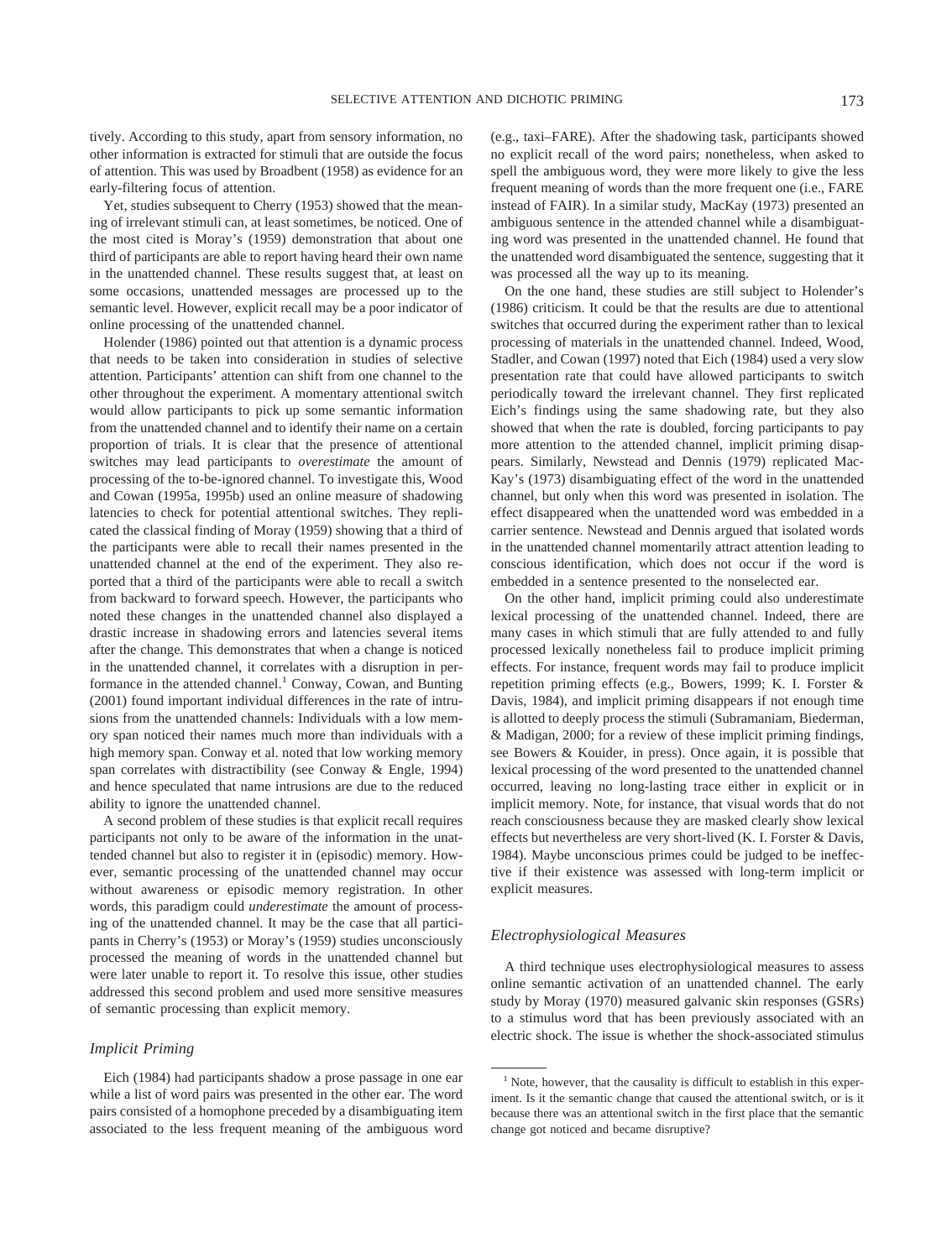still produces a GSR when it is presented in the unattended channel. Several studies reported such effects (Corteen & Dunn, 1974; Corteen & Wood, 1972; P. M. Forster & Govier, 1978; Von Wright, Anderson, & Stennman, 1975; but see Wardlaw & Kroll, 1976).

These findings still are also subject to Holender's (1986) criticism. Indeed, the participant's attention may be attracted to the other channel by low-level cues (as in MacKay's, 1973, experiment), or it may drift from time to time toward the unattended channel, yielding an effect. Indeed, Holender claimed that in all of these studies there is no satisfactory control of attention deployment, and in the one study in which such a control is used (Dawson & Schell, 1982), GSRs are almost always restricted to cases in which test words have received some attention.

Other studies have more directly compared the early electrophysiological responses (ERPs) evoked by the attended versus the unattended stimulus. For instance, Hillyard, Hink, Schwent, and Picton (1973) presented a stream of short tones with occasional deviants of a slightly higher frequency that participants had to detect. A very similar stream, using tones of different frequencies, was presented on the unattended channel. ERPs to nontargets were recorded for both channels. Hillyard et al. found a significant decrement of the N1 response to the unattended compared with the attended stimuli. Earlier components (20–50 ms poststimulus) also showed a significant difference, suggesting that attention modulates processing down to primary auditory cortex (see also Woldorff et al., 1993). This strongly supports an early locus of attention and is incompatible with a late locus. Note that in these studies, attentional modulation was never found to be total. Even unattended stimuli produce significant evoked brain response. Hence, it is possible that the unattended stimuli are not completely filtered out but are merely *attenuated* (Triesman, 1964). If this were true, it is still possible that unattended stimuli are processed lexically, as a late-filtering hypothesis would state. Indeed, studies conducted using the N400 response to semantically related words or repeated words have yielded conflicting results (Bentin, Kutas, & Hillyard, 1995; Okita & Jibu, 1998). In brief, studies comparing attended and unattended ERPs are still inconclusive regarding the involvement of lexical processing in the unattended channel.

#### Present Study

As is apparent in our review, the issue of the involvement of lexical processing in the unattended channel is still pretty much open. On the one hand, lack of control of the acoustic saliency of the prime and the time allocated to strategic switches makes it possible that some of the reported deep processing effects are due to momentary attentional switches onto the unattended channel. On the other hand, most studies have used insensitive methods to assess lexical processing, allowing the conjecture that the processing of unattended stimuli is more widespread than had been reported. As Wood et al. (1997) concluded, a more direct online measure of the semantic activation of the unattended channel is needed: "It remains to be seen whether there is a more rudimentary form of implicit memory for stimuli that are totally unattended at the time of their presentation, such as that indexed by simple semantic priming" (p. 778).

In the present study, we try to address these shortcomings by introducing two innovations in the dichotic listening paradigm. First, we follow the idea raised in Wood et al. (1997) and use a more direct measure of unattended lexical activations, in fact, even more direct than semantic priming: immediate repetition priming in an online lexical decision task. Second, we explicitly manipulate acoustic saliency of the unattended channel, using carrier materials as in Newstead and Dennis (1979).

As regards repetition priming, we asked participants to perform a lexical decision on the attended channel. Meyer, Schvaneveldt, and Ruddy (1975) found that in lexical decision, faster reaction times and less errors are found if a target is immediately preceded by the same item. K. I. Forster and Davis (1984) found repetition priming even when participants remain unaware of the prime because it is presented very briefly and is pattern masked. In our work, we use repetition priming as an index of lexical activation of the prime.

As regards the control of the likelihood of an attentional switch, we compared two situations. In one situation, the prime presented in the unattended channel is made salient (e.g., surrounded by silence). Saliency of the prime is likely to capture attention and to provoke a switch toward the unattended channel. In the second situation, the prime is surrounded by a carrier that has the same spectral and energy levels as the prime. In this situation, a stimulus-driven attentional switch just to the prime is implausible. Further, to minimize the possibility of a strategic attentional switch, we always presented the unattended materials attenuated and time-compressed so that they appeared to participants as uninteresting babble.

If early-filtering accounts are correct, we expect to find repetition priming from the unattended channel only when the prime is salient and captures the attention of the participants. If latefiltering accounts are correct, in contrast, repetition priming should obtain irrespective of attentional switches. Indeed, under this view, attention plays a role only after lexical access has been completed. Of course, we have to ensure that the manipulation performed to mask the saliency of the prime does not degrade the prime itself. To do this, we perform monaural control experiments with the same surrounding materials.

In the first three experiments, we present the prime and target simultaneously. In Experiment 1, the prime is presented alone in the unattended channel, and in Experiment 2, we surround it by a carrier sentence that is largely uninformative and kept constant throughout the experiment. Experiment 3 is a monaural control to check that the carrier sentence does not degrade perceptibility of the prime. In the final three experiments (Experiments  $4-6$ ), we apply the same logic to a situation in which the prime is presented before the target.

## Experiment 1

Participants had to perform a lexical decision to stimuli presented in one channel, the ear contralateral to the dominant hemisphere (right ear) while ignoring stimuli presented in the other channel (left ear). The task was quite demanding and required a speeded response. The unattended channel contained a prime that was either identical to the target or unrelated semantically and phonologically. We measured the response latencies to the target in the related and unrelated conditions and defined priming as the difference between these two latencies. The onset of the prime and target was simultaneous in this experiment. Under these condi-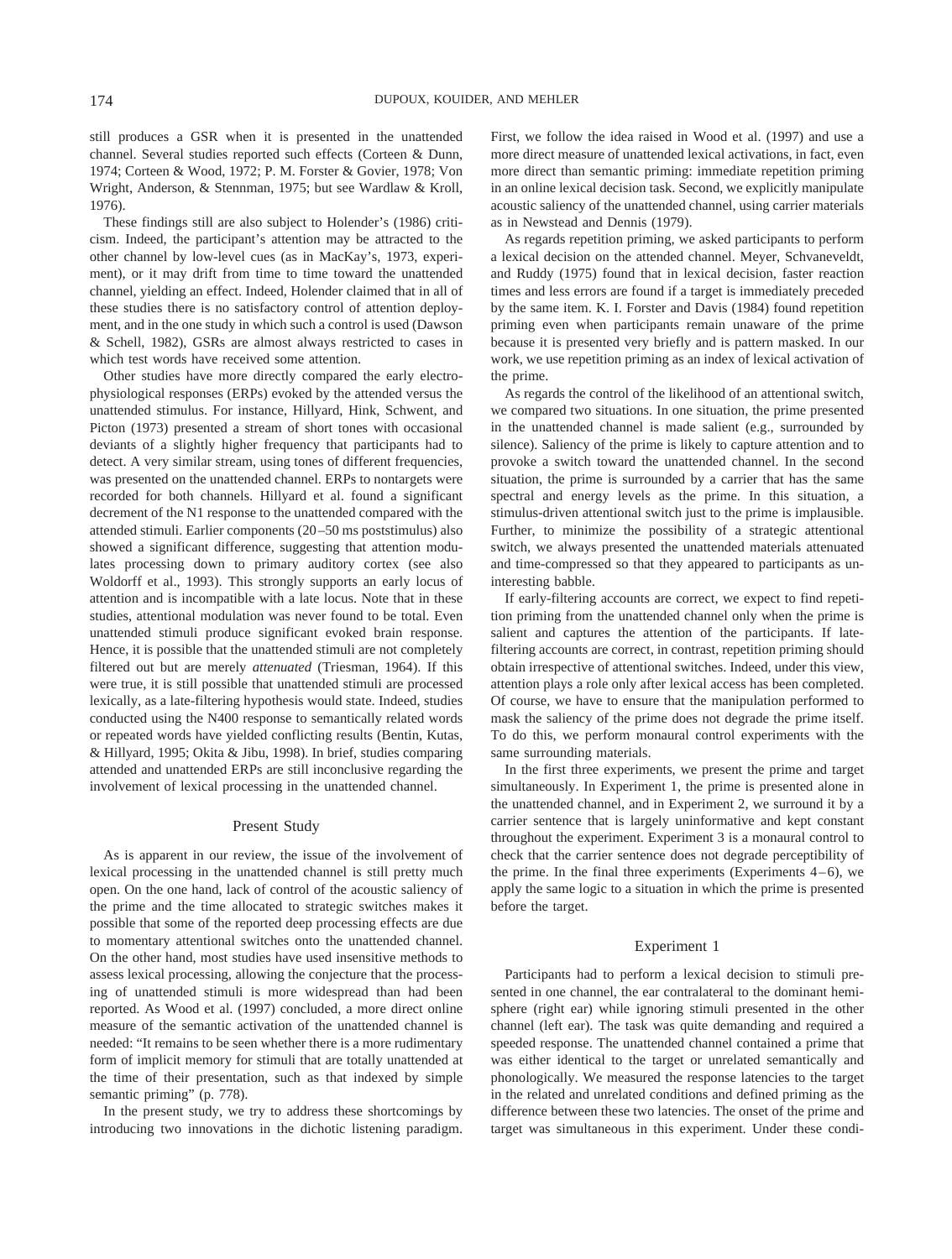tions, it is possible that, despite the selective attention task, the unattended channel will capture the participant's attention at the moment the prime is presented, resulting in an attentional switch and lexical processing of the prime leading to a priming effect. This hypothesis also predicts that participants should consciously identify the prime and report having heard it.

#### *Method*

*Materials.* Eighty French words and 80 nonwords were selected (see the Appendix). Half of them were monosyllabic (with a consonant–vowel– consonant [CVC] structure), and half were disyllabic (with a CV–CV structure). Half of the words were of high frequency, half were of low frequency.

These stimuli were split into two sets, the *target set* and the *control prime set*, of 80 items each. These two sets were matched in number of words and nonwords, word frequency, and number of syllables. Each set was further split into two subsets of 40 items each (the related subset and the unrelated subset). One list of 80 prime–target pairs, called List A, was then constructed by pairing each item from the target set either with itself, if it belonged to the related subset, or with a matched item of the same lexical status, number of syllables, and frequency range (for the words) from the control prime set, if it belonged to the unrelated subset. A second list, List B, was constructed in the same way, but the role of the related and unrelated subsets was switched. Hence, Lists A and B were counterbalanced, and a target appearing paired with itself in List A would appear paired with a control item in List B and vice versa. Two further counterbalanced lists (C and D) were constructed in the same way, by exchanging the role of the target set and the control prime set. This means that across the four lists, each of the 160 items appears both as a target and as a control prime. A training list of 8 prime–target pairs was further constructed along the same line.

The 160 experimental stimuli plus the additional 16 items for the training list were recorded by a native speaker of French. The stimuli were digitized in 16 bits 16-kHz format and stored into separate audio files. A copy of all the stimuli was made and was time-compressed down to 38% of their original duration using the PSOLA algorithm (Charpentier & Stella, 1986).<sup>2</sup> (Sample stimuli are available on the Internet at http://www.lscp.net/persons/dupoux/dichoprim/)

*Procedure.* For each prime–target pair, an experimental trial consisted of the following events. In the right channel, the target stimulus was played uncompressed at the original recording level. In the left channel, the compressed primed was played, attenuated by a factor of –12dB. The right channel was temporally synchronized with the left channel. The whole protocol was programmed using the mixing table function of the Expe6 experiment package (Pallier, Dupoux, & Jeannin, 1997).

Participants were randomly assigned to one of the four lists (A, B, C, or D) and given the same training list of eight trials. They were instructed to perform a lexical decision on the items appearing in the right channel and to ignore the other ear. They were not informed of the presence of the primes in the unattended channel. During the training trial, visual feedback was provided for correct versus incorrect responses. Incorrect trials were played again immediately, until a correct response was made by the participant. At the end of the experiment, participants were asked to verbally describe what they heard in the left channel.

*Participants.* Participants were university students recruited in Paris, France. They were native speakers of French and reported no language or auditory impairment. Participants making more than 30% total errors on the lexical decision task were replaced. The reason we used this strict criterion is that we wanted to discard participants who were paying too much attention to the unattended channel and hence would make a lot of errors in the lexical decision task. There was a total of 16 participants. One participant had more than 30% error for both words and nonwords and was replaced.

#### *Results*

The mean reaction for correct responses was analyzed in two analyses of variance (ANOVAs), one with participant as the random variable  $(F_1)$ , one with items as the random variable  $(F_2)$ . In both analyses, reaction times above or below two standard deviations from the mean for a particular participant and condition were replaced by the relevant cutoff. To conduct the ANOVA by items, we discarded items that had no measure in one of the cells, owing to a high number of errors (in which case they were removed in both the related and unrelated conditions). In this experiment, four items were removed from the analysis (two words and two nonwords). We declared two experimental factors: a relatedness factor (within item and within participant) and a lexicality factor (between item and within participant). Additionally, we declared a counterbalancing group factor with four modalities. In the participants analysis, it corresponded to the list the participant was assigned to, and in the items analysis it corresponded to one of the four subsets that the item belonged to. Percentage error was also analyzed in two ANOVAs, one with participants as random variable, one with items as random variable.

The mean reaction times and error rates are presented in Table 1. For the words, we observed a significant priming effect (69 ms),  $F_1(1, 12) = 8.6, p < .02; F_2(1, 74) = 5.8, p < .02$ . For nonwords, there was also a trend numerically as large as for the words but that reached significance only in the items analysis (73 ms),  $F_1(1, 1)$ 12) = 3.3,  $.05 < p < 0.1$ ;  $F_2(1, 74) = 4.3$ ,  $p < 0.05$ . As seen in Table 1, this is due to higher variability for the nonwords than for the words. The interaction between lexical status and priming was not significant ( $Fs < 1$ ).

Post hoc analyses revealed a significant frequency effect (72 ms,  $p < .001$  in both analyses) and a numerically larger priming effect for the low-frequency items (100 ms,  $p < .03$  in the participants analysis) than for the high-frequency items  $(44 \text{ ms}, p < .03 \text{ in the})$ participants analysis). However, the interaction of frequency and priming was not significant  $(Fs \leq 1)$ . Word length did not introduce any main effect and did not interact with the priming effect. As for the errors, no effect or interaction reached significance (all  $p<sub>5</sub> > .1$ ). At the end of the experiment, all of the participants reported hearing a stimulus on the unattended channel and said that this stimulus was sometimes the same or similar to the target.

#### *Discussion*

We found a significant priming effect in a situation in which the prime is simultaneous to the target. Moreover, participants were aware of the prime. This observation allows us to infer that despite the instructions to ignore the unattended channel, participants could not refrain from paying attention to it. This result is consis-

<sup>&</sup>lt;sup>2</sup> The PSOLA algorithm reduces the duration of speech stimuli by averaging together some adjacent pitch periods. For unvoiced segments of speech, an arbitrary period is used by the algorithm. The result is highquality stimuli that have the same pitch and spectral characteristics as the original but with a shorter duration. Time-compressed words remain highly intelligible up to a compression rate of about 40%–33% of the original duration (depending on original stimulus quality). The relative time course of various speech processes has been argued to remain basically unchanged with compressed stimuli (see Dupoux & Mehler, 1990).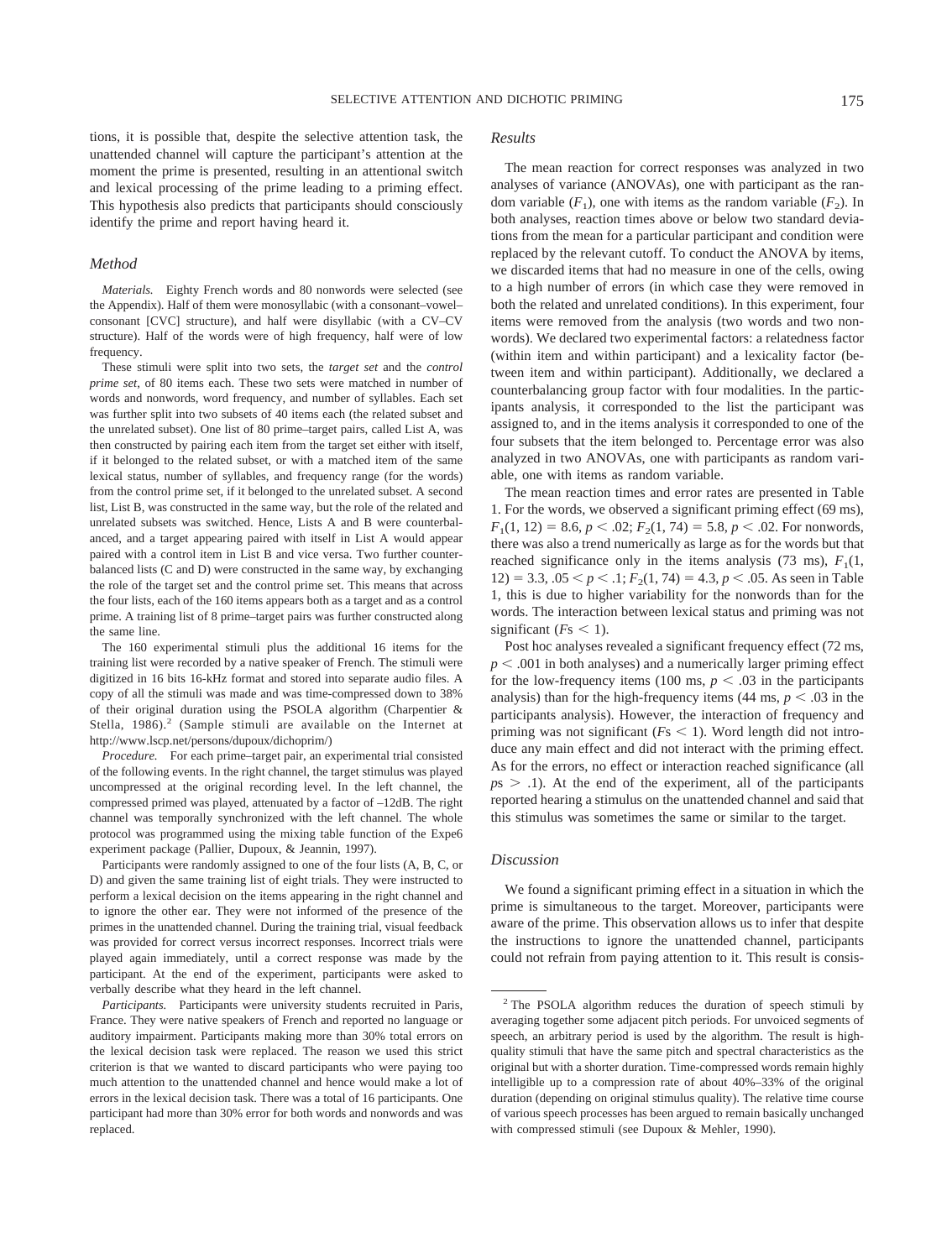$\pm$  11  $\pm$ 

| Table 1                                                  |  |
|----------------------------------------------------------|--|
| Lexical Decision Reaction Time (RT), Standard Error, and |  |
| Percentage Error Rate for Words and Nonwords             |  |
| in Experiment 1                                          |  |

| Variable<br>RT     |          | SE | $%$ error |  |
|--------------------|----------|----|-----------|--|
| Words              |          |    |           |  |
| Unrelated          | 893.1    | 64 | 13.1      |  |
| Related            | 823.9    | 57 | 17.1      |  |
| Priming            | $69.2**$ | 22 |           |  |
| <b>Nonwords</b>    |          |    |           |  |
| Unrelated          | 1,093.4  | 79 | 19.9      |  |
| 1,020.2<br>Related |          | 53 | 15.5      |  |
| Priming            | 73.2†    | 39 |           |  |

 $\dagger$ Marginal by participant,  $p < .05$  by item.  $\ast \ast p < .02$  in both analyses.

tent with both the early-filtering and the late-filtering accounts. According to early filtering, the only possibility to account for priming effect is to postulate that participants made an attentional switch to the prime. This is plausible given that the prime was surrounded by silence, and hence the presence of a sudden change in energy in the unattended channel could have attracted the participant's attention. The fact that participants all reported hearing the prime adds support to this interpretation. According to late filtering, the prime is processed lexically, irrespective of attention allocation. Hence a priming effect is predicted regardless of attention. The fact that participants noticed the prime could be due to attention capture by the acoustic cue or by the semantic properties of the prime (i.e., the identity relationship between prime and target). The next experiment is designed to tease apart the two alternative interpretations.

#### Experiment 2

The aim of Experiment 2 was to reduce the discontinuity in energy coincident with the prime to reduce the probability of an attentional capture of the prime owing to low-level cues. To achieve this, we surrounded the prime stimulus with a carrier of the same loudness, speaker, and rate. These conditions make it less likely that low-level cues in the unattended channel might capture the participant's attention when the prime is presented. The carrier sentence was always the same throughout the experiment. Subjectively, the stimuli in the unattended channel seem to be always the same, and the prime item does not stand out nor does it seem to attract one's attention.

Experiment 2 allowed us to test the existence of unattended lexical processing and to contrast the two diverging theories of selective attention. On the one hand, an early-filtering account predicts that there should be no priming under conditions in which attentional switches are discouraged. On the other hand, a latefiltering account predicts that a priming effect should still be present if participants successfully focus their attention on the channel of the target.

#### *Method*

*Materials and procedure.* This experiment used the same materials and design as in Experiment 1. The only difference is that the prime was embedded in a carrier sentence. The carrier sentence "On parle souvent de '*prime,*' du moins je le crois" ("One often speaks about '*prime,*' so I have been told") was recorded by the same speaker who recorded the words. This sentence was attenuated by a factor of –12dB and time-compressed at the same rate as the words. Cross-spliced sentences were then created by inserting each prime in place of the word *prime.* These sentences were played in the unattended channels with the onsets of prime and targets temporally aligned.

The original carrier sentence was produced by giving prosodic emphasis to the token word *prime,* giving rise to a short pause before *prime* and a longer pause after it. In the compressed materials, these pauses were digitally adjusted to obtain a natural-sounding prosody. The primes were preceded by a pause between 13 ms and 36 ms as a function of the first phoneme of the prime (a slightly longer pause was necessary for unvoiced consonants than voiced consonants), followed by a pause of 200 ms. The overall duration of these sentences was on average 1,120 ms (369 ms for the first part, 170 ms for the prime itself, and 581 ms for the final part).

*Participants.* Nineteen new participants drawn from the same population as in Experiment 1 were run. None were excluded.

#### *Results and Discussion*

The mean reaction times and error rates are presented in Table 2 and were analyzed as in Experiment 1. No items were removed from the analysis. We found a significant effect of lexicality,  $F_1(1, 1)$ 15) = 89.6,  $p < .001$ ;  $F_2(1, 151) = 48.5$ ,  $p < .001$ , but no effect of relatedness and no interaction between these two factors (all  $Fs < 1$ ). Planned comparisons failed to find a significant priming effect for the words (6 ms),  $F_1(1, 15) \le 1$ ;  $F_2(1, 75) \le 1$ , or for the nonwords (0 ms),  $F_1(1, 15) < 1$ ;  $F_2(1, 76) < 1$ . A post hoc analysis of reaction time to the words as a function of frequency and syllable length revealed a large advantage for the items in the high-frequency range compared with the low-frequency range  $(128 \text{ ms}, p \leq .001 \text{ in both analyses})$ , but not even a trend of priming for the high-frequency or for the low-frequency items  $(Fs \leq 1)$ . Reaction times to monosyllabic and disyllabic items did not differ, and word length did not interact with priming.

The mean error rate by condition was subjected to the same analysis as the reaction time, but no main effect or interaction was found  $(p > 0.1)$ . Participants reported hearing either unintelligible noise in the unattended channel or always the same sentence in the unattended channel. No participant reported hearing a word that changed from trial to trial, nor that there was an identity or similarity relationship between the prime and target.

The results of this experiment are clear-cut: No repetition priming effect was observed, and participants failed to notice the prime. It is as if the prime item was totally ignored by the processing

Table 2

*Lexical Decision Reaction Time (RT), Standard Error, and Percentage Error Rate for Words and Nonwords in Experiment 2*

| Variable  | RT      | SE | % error |
|-----------|---------|----|---------|
| Words     |         |    |         |
| Unrelated | 906.2   | 29 | 10.1    |
| Related   | 900.4   | 33 | 7.2     |
| Priming   | 5.9     | 16 |         |
| Nonwords  |         |    |         |
| Unrelated | 1,052.3 | 44 | 11.3    |
| Related   | 1,052.8 | 38 | 8.2     |
| Priming   | $-0.5$  | 16 |         |
|           |         |    |         |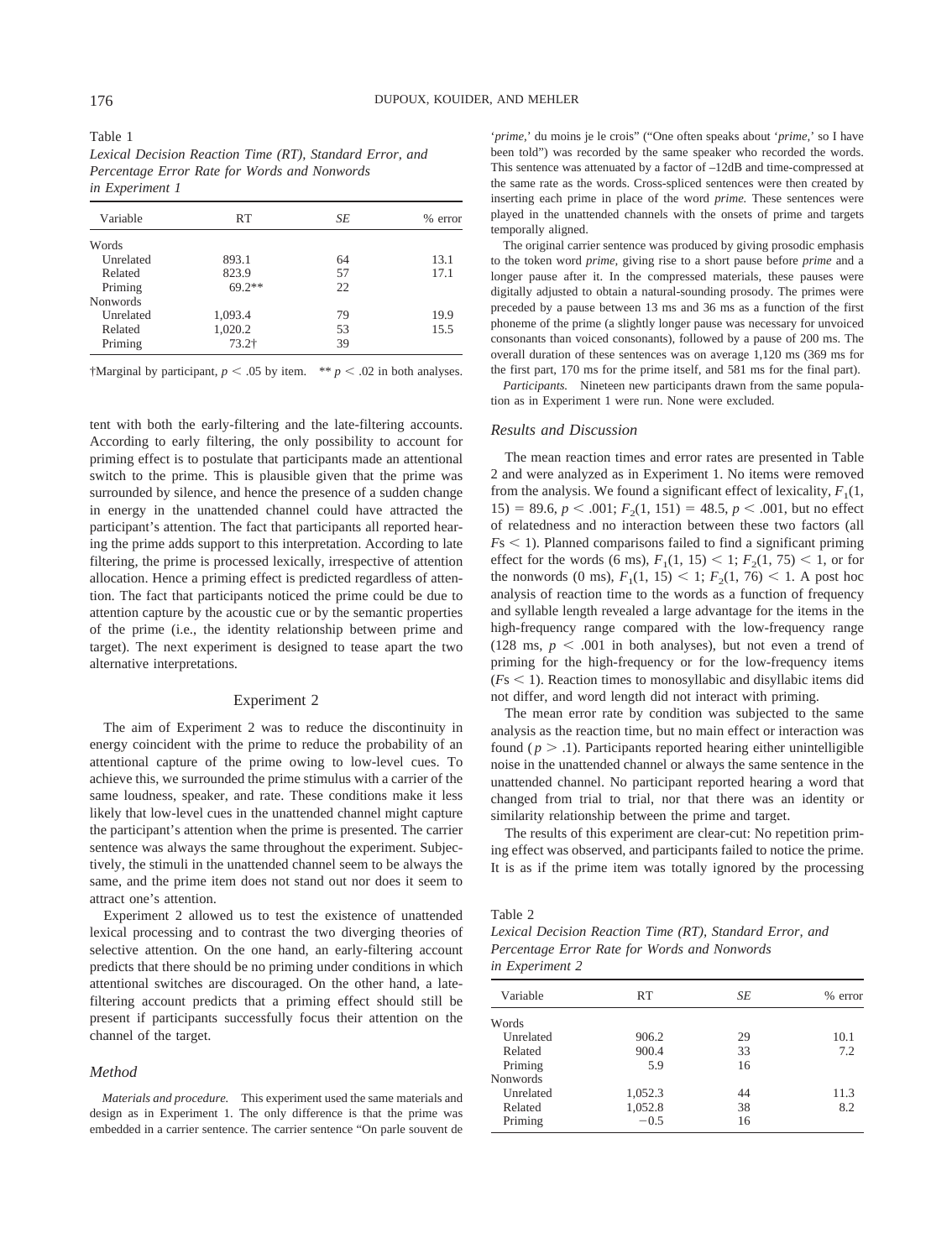system. The absence of a priming effect is compatible with an early-filtering account.<sup>3</sup> In the presence of a null effect, it is important to assess the power of the experiment. In Table 2, one can see that the standard error for the priming effect in the word is 16 ms, which means that the experiment could have detected a significant priming effect of 38 ms or more (with  $p < .05$ ). Moreover, a global ANOVA taking into account Experiments 1 and 2 revealed a significant interaction between experiment and relatedness,  $F_1(1, 33) = 5.6, p < .03; F_2(1, 153) = 5.3, p < .03,$ corresponding to the fact that priming was indeed restricted to Experiment 1.

Of course, the introduction of a carrier sentence in Experiment 2 could have degraded the prime (e.g., by low-level masking). This is actually quite unlikely, because the carrier materials resulted in a sentence with a natural prosody, and as we indicated in this *Method* section, there was a small pause between the prime and the surrounding materials. Yet, to assess whether the compressed primes embedded in the carrier sentences were clear enough to potentially induce priming, we used a monaural presentation in Experiment 3.

## Experiment 3

## *Method*

*Materials and procedure.* In this experiment, the prime (still embedded in the carrier sentence) and the targets were both played monaurally. The prime sentence and carrier sentence were played first, followed by a 150-ms pause, followed by the target. The instruction given to the participants was to ignore the compressed materials and to perform a lexical decision on the target item following it.

*Participants.* Ten new participants drawn from the same population as in Experiment 1 were run. None were excluded.

#### *Results and Discussion*

Four items, because of a high error rate, had zero observation in one of the analysis cells and were removed from the analysis (two words, two nonwords). The mean reaction times and error rates are presented in Table 3. For the words, we observed a very strong priming effect (197 ms),  $F_1(1, 6) = 50.0, p < .001; F_2(1, 74) =$  $62.0, p \leq 0.001$ . A smaller priming effect was also observed for the nonwords (119 ms),  $F_1(1, 6) = 18.7, p < .005; F_2(1, 74) = 34.5$ ,  $p < .001$ , and there was an interaction between lexical status and

Table 3

| Lexical Decision Reaction Time (RT), Standard Error, and |  |
|----------------------------------------------------------|--|
| Percentage Error Rate for Words and Nonwords             |  |
| in Experiment 3                                          |  |

| Variable        | RT        | SЕ | $%$ error |  |
|-----------------|-----------|----|-----------|--|
| Words           |           |    |           |  |
| Unrelated       | 863.0     | 24 | 10.2      |  |
| Related         | 666.2     | 25 | 4.6       |  |
| Priming         | 196.9**** | 30 |           |  |
| <b>Nonwords</b> |           |    |           |  |
| Unrelated       | 974.7     | 35 | 7.0       |  |
| Related         | 856.0     | 26 | 6.2       |  |
| Priming         | 118.7*    | 29 |           |  |

 $* p < .05.$  \*\*\*\*  $p < .001.$ 

priming,  $F_1(1, 6) = 18.5, p < .005; F_2(1, 148) = 11.3, p < .001.$ For the errors, we found a significant priming effect for the words,  $F_1(1, 6) = 7.0, p < .04; F_2(1, 74) = 4.5, p < .04$ , but no priming effect was found for the nonwords,  $F_1(1, 6) = 1.1; F_2 < 1$ . All of the participants reported hearing the prime embedded in the carrier sentence.

A post hoc analysis of reaction times to the words as a function of frequency and syllable length revealed a large advantage for the items in the high-frequency range compared with the lowfrequency range  $(82 \text{ ms}, p \leq .001 \text{ in both analyses})$ , and there was an interaction between frequency and priming ( $p < .05$  in the participants analysis and  $p < .01$  in the items analysis). Indeed, priming was larger for the low-frequency items (234 ms) than for the high-frequency items (145 ms). Reaction times to monosyllabic and disyllabic items did not differ, and word length did not interact with priming.

Experiment 3 confirmed that the failure of a priming effect in Experiment 2 could not have been due to the degradation of the prime by the presence of a carrier sentence. Indeed, with the same carrier sentence, and a monaural presentation, we found a very strong priming effect in the present experiment.

#### Discussion of Experiments 1–3

In the first three experiments, we found the following. (a) When the prime and target are presented simultaneously but the prime provokes a sudden acoustical change in the unattended channel, a priming effect is found along with conscious awareness of the presence of the prime in the "unattended" channel (Experiment 1). (b) When acoustic discontinuities around the prime are reduced by introducing a surrounding carrier sentence, no more priming effect is found (Experiment 2); correlatively, conscious recall of the presence of the prime is eliminated. (c) The absence of priming in Experiment 2 cannot be due to a degradation of the prime by the carrier sentence because this material gives rise to strong priming when it precedes the target in a monaural presentation (Experiment 3).

Prima facie, the results of the first three experiments support an early-filtering theory of selective attention and are problematic for a late-filtering account. Indeed, an early-filtering account predicts that priming can occur in the unattended channel only when an attentional switch to that channel occurs. Such an attentional switch is encouraged in Experiment 1 in which the prime is acoustically salient, and discouraged in Experiment 2 by the presence of a surrounding carrier sentence. In contrast, a late-filtering account predicts priming no matter what channel participants are paying attention to.

<sup>&</sup>lt;sup>3</sup> Given that the target was always received at the privileged ear (the right ear, contralateral to the dominant hemisphere in most right-handers), the results could have been biased against intrusions originating from the nonprivileged ear. However, we have an indication that ear of presentation does not matter in this situation. In a control experiment, we replicated the conditions and design of Experiment 2, except that 9 participants had the target in the right ear and 11 participants had the target in the left ear. Moreover, the target and prime materials were spoken in different voices (prime: male voice, target: female voice). No significant priming was found on either side (target on the right: 5ms, *ns*; target on the left: –11 ms, *ns*).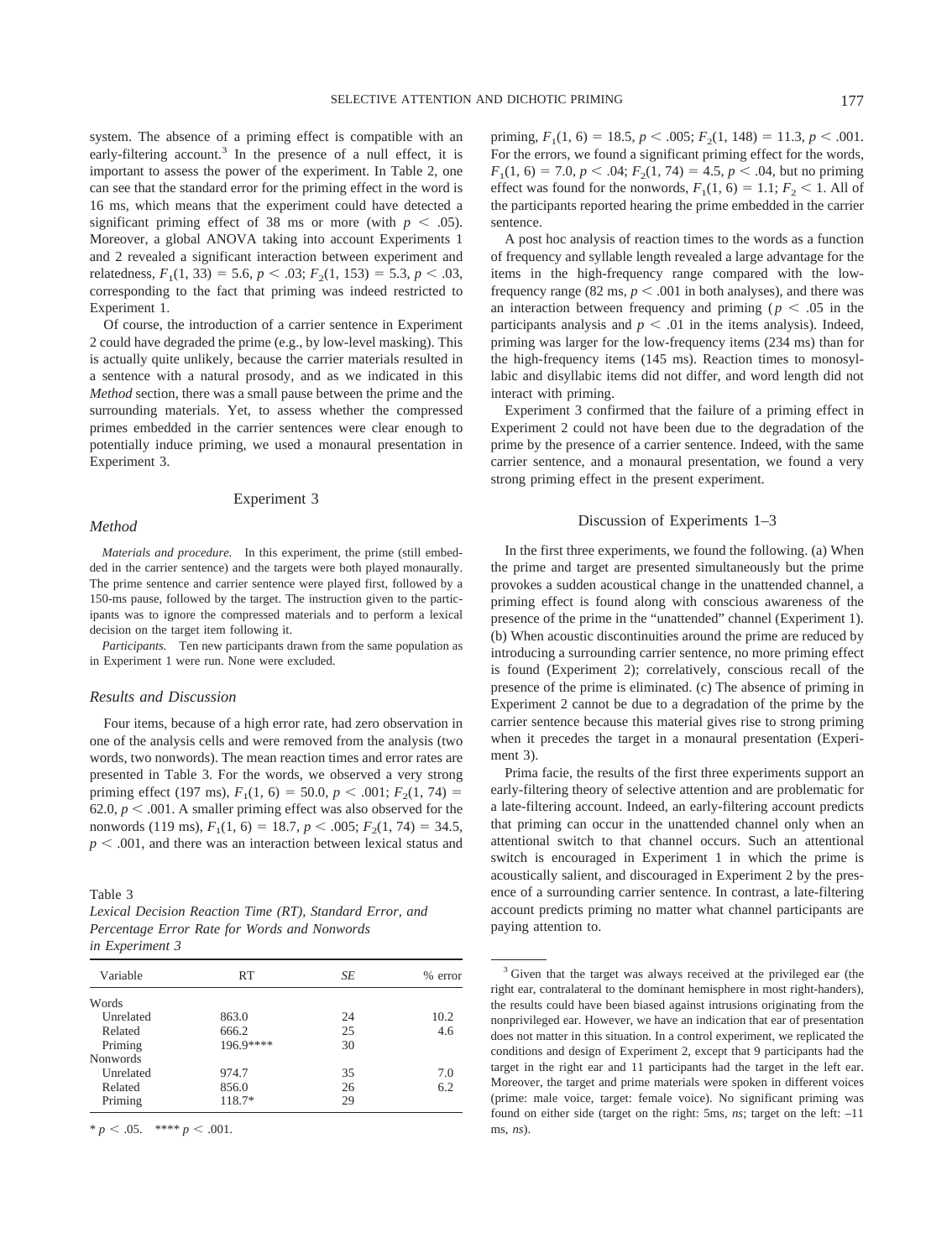Before accepting this conclusion, we have to consider an important caveat: It is possible that the presence of the carrier sentence had a small masking effect resulting in a *delay* in identification time of the prime. Hence, by the time the prime is identified, it would be too late to affect the lexical processing of the target. The next series of experiments assess this issue by giving the prime more processing time by presenting it just *before* the target.

#### Experiment 4

In this experiment, the stimuli were exactly like those in Experiment 2, except that the prime and carrier sentence were shifted in time, such that the end of the prime coincided with the onset of the target. If the absence of priming in Experiment 2 was only due to the fact that prime identification was delayed by the presence of a carrier sentence, one should find a priming effect in this experiment. Of course, the time shift may also make the prime itself become more salient, because of the prosodically marked position of the prime within the carrier sentence. Such prosodic cues are now no longer masked by the simultaneous presence of the target in the other channel. So, the presence of priming in this experiment could probably also be accounted for in terms of an attentional switch. We control for the prosodic variables in Experiments 5. In the present experiment, we only test whether a simple shift in time is sufficient to induce a priming effect to reemerge.

#### *Method*

*Materials and procedure.* The prime and carrier sentence were synchronized with the target so that the offset of the prime coincided with the onset of the target. Compared with Experiment 2, the prime and carrier sentences were shifted back in time by 170 ms on average, between 105 and 225 ms.

*Participants.* Sixteen new participants within the same pool as in previous experiments were run. None were excluded.

#### *Results and Discussion*

Three items had zero observation in one of the analysis cells and were removed from further analysis (two words and one nonword). The mean reaction times and error rates are presented in Table 4. For the words, we observed a significant priming effect (107 ms),  $F_1(1, 12) = 17.0, p < .002; F_2(1, 74) = 18.9, p < .001.$  For

#### Table 4

*Lexical Decision Reaction Time (RT), Standard Error, and Percentage Error Rate for Words and Nonwords in Experiment 4*

| Variable        | RT         | SE | $%$ error |  |
|-----------------|------------|----|-----------|--|
| Words           |            |    |           |  |
| Unrelated       | 1,006.2    | 46 | 13.2      |  |
| Related         | 899.7      | 48 | 10.4      |  |
| Priming         | $106.6***$ | 27 |           |  |
| <b>Nonwords</b> |            |    |           |  |
| Unrelated       | 1,134.4    | 52 | 8.5       |  |
| Related         | 1,162.6    | 66 | 8.8       |  |
| Priming         | $-28.3$    | 35 |           |  |

 $*** p < .002$ .

nonwords, there was no significant priming effect  $(-28 \text{ ms})$ ,  $F_1(1, 1)$  $12$ )  $\lt$  1;  $F_2(1, 75) = 1.6$ , *ns*. The interaction between lexical status and priming was significant,  $F_1(1, 12) = 8.8, p < .02; F_2(1,$  $149$ ) = 14.7,  $p < .001$ . Post hoc analyses revealed a significant frequency effect (140 ms,  $p < .001$  in both analyses), and there was no significant interaction between frequency and priming. Word length did not introduce any effect and did not interact with the priming effect. For the errors, no effect or interaction reached significance ( $p > .1$ ).

In this experiment, the prime and its carrier sentence were presented just before the target. This manipulation, 170 ms of time shift on average compared with the simultaneous presentation of Experiment 1, was sufficient to give rise to a significant priming effect (107 ms) to emerge. This can be interpreted in two ways. The first possibility is that the unattended prime produced lexical activation. The reason why there was no priming in Experiment 2 was that the prime was degraded or delayed. This would be compatible with an attenuated-filter or a late-filter theory. Yet, this interpretation does not hold, because all of the participants actually reported hearing the prime. It seems more plausible that participants began noticing some words in the other channel and initiated an attentional switch just before the target. Alternatively, the prosodic cues signaling the prime could have been strong enough to attract the participant's attention to the unattended channel. All these reasons make it difficult to dismiss involuntary or strategic switches in this condition. One way to clarify the situation is by removing the prosodic cues to assess whether the priming effect disappears. The next two experiments test this prediction.

## Experiment 5

In this experiment, we test whether selective attention can filter out an unattended channel, even when the prime is presented before the target and when the prosodic cues indicating the presence of the prime are removed from the carrier material. To carry out this experiment, we replaced the carrier sentence of Experiments 2, 3, and 4 with a randomly generated "babble noise" with similar spectral characteristics and amplitude as the prime. We also avoided the predictability of the carrier sentence by randomly selecting a different babble noise for each trial. The result is that the embedded prime is virtually not distinguishable from the babble noise by means of acoustic cues. Early filtering predicts that, as in Experiment 2, the participant's attention will not be captured in the unattended channel, and no priming should arise. Late filtering, in contrast, predicts that priming should be found just as in Experiment 4. Experiment 5 is hence identical to Experiment 4, with babble noise replacing the carrier sentence.

## *Method*

*Materials and procedure.* Babble noise was obtained by mixing together the stimuli used as primes. It was done in the following way. Sequences of primes were obtained by concatenating audio files of primes selected at random. Then babble noise was obtained by mixing together 10 extracts of 500-ms duration of such sequences. We created 20 such babble noise files, each with a duration of 500-ms duration. The energy level of these files was measured and adjusted to match the mean energy of the primes. For each experimental trial, the unattended channel consisted in a babble noise file, a prime, and another babble noise file. The babble noise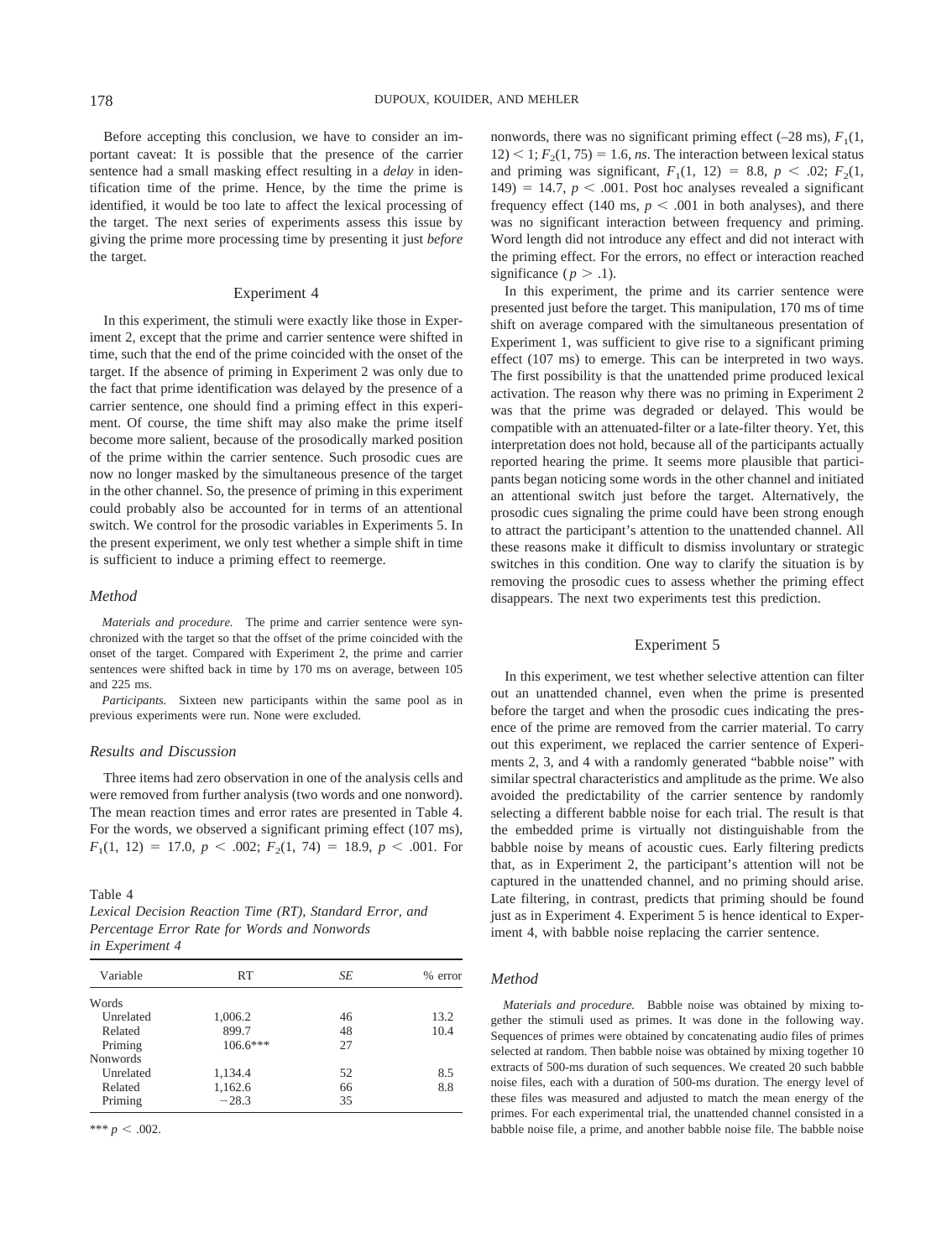files were randomly selected from trial to trial, and there was no silence between the babble noise and the prime.

*Participants.* Sixteen new participants of the same participant pool as the previous experiments were run. One participant made more than 32% errors on nonwords and was replaced.

#### *Results and Discussion*

Two items (two words) had zero observation in one of the cells and were removed from the analysis. There was no effect of relatedness and no interaction between lexicality and relatedness (all  $Fs < 1$ ). Planned comparisons failed to find a significant priming effect for the words  $(8 \text{ ms}; F_s < 1)$  or for the nonwords  $(1 \text{ ms}; F_s < 1)$ . No significant effect was found in the error analysis. Post hoc analyses revealed a significant frequency effect  $(104 \text{ ms}, p < .001)$ , which did not interact with priming, and no effect of number of syllables.

To assess the power of this experiment, we computed the standard error of the effects. One can see in Table 5 that the experiment was powerful enough to detect a priming effect of 28 ms or more (with  $p < .05$ ). A global ANOVA ran over Experiments 4 and 5 revealed that the 8-ms tendency obtained here for the words was significantly different from the 107-ms effect we obtained in Experiment 4,  $F_1(1, 30) = 10.0, p < .004; F_2(1, 76) =$ 11.8,  $p < .001$ .

The results of this experiment are clear-cut. When prosodic cues are removed, no priming effect emerges, despite the fact that the prime is presented before the target. None of the participants reported hearing the prime. This is consistent with the hypothesis that embedding the primes in the babble noise was enough to prevent an attentional switch toward the primes. Hence, according to early filtering, the unattended primes were not processed lexically and could not produce priming. Of course, before endorsing such a view, we must check that the babble noise was not masking the prime or delaying its recognition. The next experiment addresses this point.

## Experiment 6

This experiment is similar to Experiment 5, except that the prime and targets are now both played in the two ears simultaneously. Because prime and targets are now presented in the same channel (subjectively, a central channel), one should find a signif-

Table 5

*Lexical Decision Reaction Time (RT), Standard Error, and Percentage Error Rate for Words and Nonwords in Experiment 5*

| Variable        | RT    | SЕ | $%$ error |
|-----------------|-------|----|-----------|
| Words           |       |    |           |
| Unrelated       | 736.6 | 17 | 14.7      |
| Related         | 728.4 | 21 | 12.2      |
| Priming         | 8.3   | 10 |           |
| <b>Nonwords</b> |       |    |           |
| Unrelated       | 865.1 | 21 | 12.8      |
| Related         | 864.3 | 22 | 12.2      |
| Priming         | 0.9   | 8  |           |

icant priming effect, provided the prime is not degraded by the presence of the babble noise.

#### *Method*

*Materials and procedure.* The same materials and procedure as in Experiment 5 were used, with one exception: The two channels that were presented dichotically in Experiment 5 were now mixed together and presented binaurally. To compensate for the fact that in the binaural presentation, we presented more acoustic energy to the two ears than in the previous experiments, an attenuation of the square root of 2 was applied to both channels. This resulted in a subjective loudness that is comparable with that in the dichotic experiments.

*Participants.* Sixteen new participants of the same pool as in the previous experiments were run. One participant made over 35% errors on nonwords and was replaced.

## *Results and Discussion*

Table 6 shows the means and standard deviations for each condition. Three items were removed from the analysis (two words, one nonword). Analysis of the latencies revealed a significant priming effect for the words (44 ms),  $F_1(1, 12) = 8.6$ ,  $p <$ .02;  $F_2(1, 74) = 6.2, p < .02$ , but not for the nonwords (1 ms),  $F_1(1, 12) < 1; F_2(1, 74) < 1.$  The interaction between relation and lexicality was only marginal,  $F_1(1, 12) = 3.73$ ,  $p = .077$ ;  $F_2(1, 12)$ 148) = 3.75,  $p = 0.055$ . No significant effect emerged in the analysis of the errors.

A post hoc analysis of reaction time to the words as a function of frequency and syllable length revealed a large advantage for the items in the high-frequency range compared with the lowfrequency range (104 ms,  $p < .001$  in both analyses), and there was no interaction between frequency and priming  $(Fs < 1)$ . Reaction times to monosyllabic and disyllabic items did not differ, and word length did not interact with priming.

It is clear that the babble noise in itself does not prevent the emergence of a priming effect. Indeed, the only difference between Experiment 5 and Experiment 6 is the fact that Experiment 5 requires focused attention on a single channel, whereas in Experiment 6 there is only one channel.

In brief, the final set of experiments (Experiments  $4-6$ ) replicate the findings we found in the first set (Experiments 1–3), even though the primes were presented before the target. In both sets, in a dichotic situation, we only found a significant priming effect when the primes are salient and attract the participant's attention in the unattended channel (i.e., in Experiments 1 and 4 and not in Experiments 2 and 5). In both sets, we found a significant priming effect in a controlled monaural situation (Experiments 3 and 6). There is, however, one difference between the two sets of results: In Experiment 1 and 3, we observed a priming effect for both word and nonword targets, whereas in Experiment 4 and 6, we found it only for word targets. This may be an indication that the primes were processed to different levels in the two sets. Nonword priming may be an indication that the priming effect is taking place, at least partially at the sublexical (phonological) level. Conversely, priming restricted to words may be an indication that priming is taking place at the lexical or semantic level. It is not clear why there should be a difference in locus between the two sets of experiments. Possibly, the presence of a sentential context, or of increased time between prime and target, can affect the level of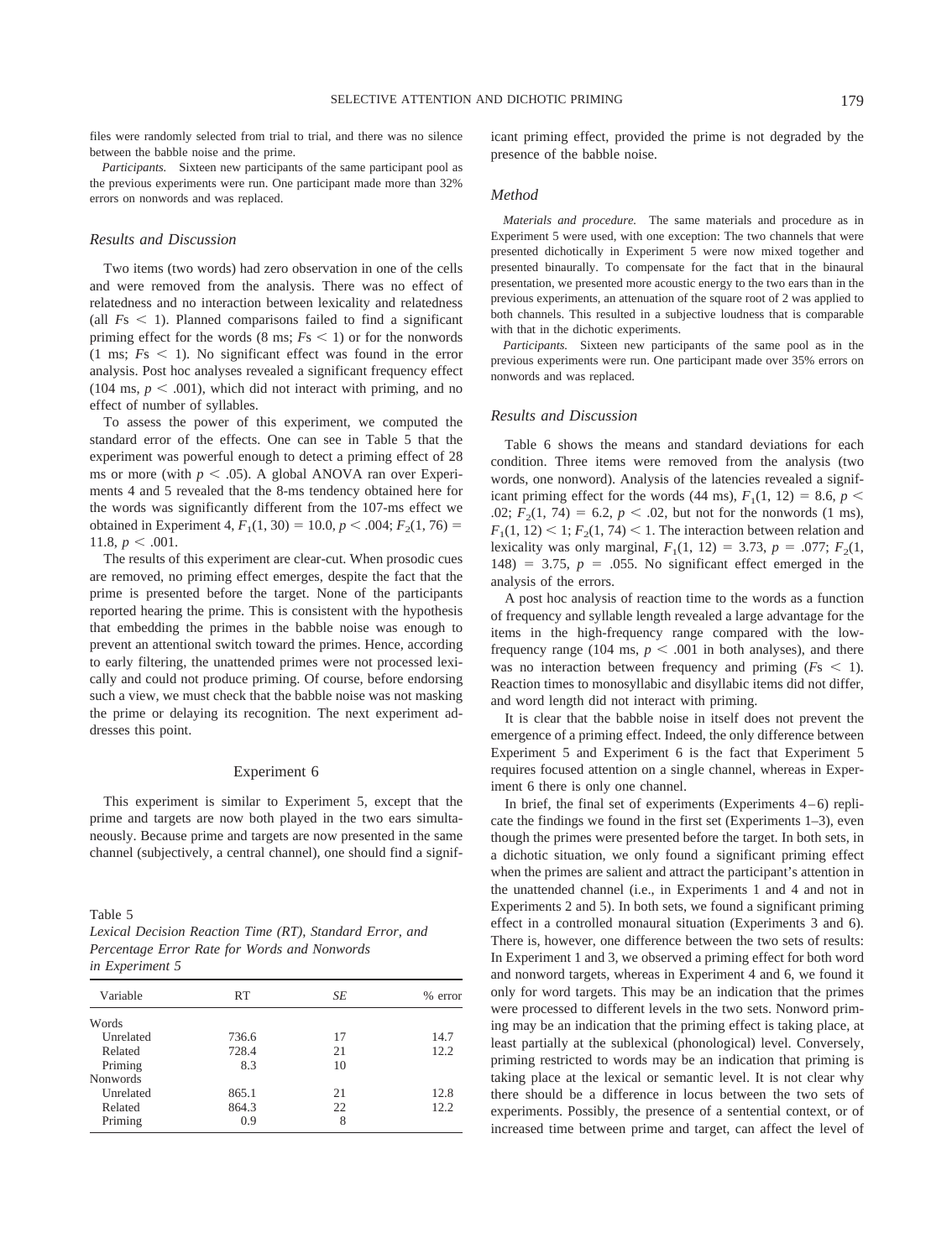Table 6 *Lexical Decision Reaction Time (RT), Standard Error, and Percentage Error Rate for Words and Nonwords in Experiment 6*

| Variable        | RT     | SЕ | $%$ error |  |
|-----------------|--------|----|-----------|--|
| Words           |        |    |           |  |
| Unrelated       | 809.4  | 21 | 14.2      |  |
| Related         | 765.3  | 26 | 15.0      |  |
| Priming         | 44.1** | 13 |           |  |
| <b>Nonwords</b> |        |    |           |  |
| Unrelated       | 945.1  | 45 | 11.3      |  |
| Related         | 946.1  | 47 | 9.1       |  |
| Priming         | $-1.0$ | 14 |           |  |

 $*$  *r*  $> 0.02$ .

priming across these experiments. Alternatively, differences in saliency of the prime may modulate strategic influences on the priming effect. Indeed, masked priming studies suggest that when strategic processing of the prime is made impossible, nonword priming is reduced to zero (e.g., K. I. Forster & Davis, 1984). More research is needed to explore these possibilities. The crucial point here is that in the two experiments in which successful filtering was obtained (Experiments 2 and 5), we did not find any repetition priming effect. The absence of any repetition priming effect in these experiments allows us to infer that, contrary to late-filtering theories, the unattended prime was not processed at any of the sublexical, lexical, or semantic levels.

#### General Discussion

The aim of this study was to assess whether lexical activation can occur outside the focus of attention. We used both dichotic and monaural identity priming as an index of lexical activation. Figure 1 gives a general overview of the experimental conditions and results found in this study. In the first series of experiments (Experiments 1 to 3), we found that an acoustically salient linguistic stimulus in the unattended channel (the prime) can facilitate another simultaneous stimulus in the attended channel (the target), resulting in an identity priming effect (Experiment 1). Given the perceptual saliency of the isolated prime stimuli, we investigated whether this effect resulted from an attentional switch or was due to automatic lexical activation from the prime in the unattended channel. We used a carrier sentence surrounding the prime to minimize low-level acoustic attraction from the unattended channel. Under these conditions, no evidence of lexical activation from the unattended channel was found (Experiment 2), although identity priming was found when the prime and carrier sentence preceded the target and were presented in a monaural fashion (Experiment 3). In the second series of experiments (Experiments 4 to 6), we tested whether a dichotic presentation of the prime just before the target primes the latter. Using the same carrier sentence surrounding the prime as in the Experiment 2, we found a priming effect (Experiment 4). We interpreted this result as being due to an attentional switch, probably induced by the prosodically salient location of the prime (we return to this point later). When the carrier sentence was replaced by a homogeneous babble noise, no priming effect was found (Experiment 5). However, the primes in such a context were still able to produce priming when both prime and targets were presented in the same channel (Experiment 6).

Late-filtering accounts cannot accommodate these results easily. Indeed, late filtering stipulates that the prime should be processed lexically, even when no attention is directed to it. Hence, identity priming should be observed regardless of direction of attention. This is not what we found. We found significant identity priming only when the participants were paying attention to the channel of the prime and not when they ignored it. Attention allocation was experimentally controlled by manipulating the acoustic saliency of the prime in the unattended channel and was attested by the subjective reports of the participants. In the two dichotic experiments in which we found a priming effect (Experiments 1 and 4), participants noticed the presence of the prime in the unattended channel. They were even able to point out that the prime was identical to the target on some occasions. In contrast, in the two dichotic experiments in which we did not find a priming effect (Experiments 2 and 5), participants did not report hearing any meaningful word in the unattended channel.

This finding supports early-filtering models, that is, models in which words in unattended channels are not processed up to lexical or semantic levels. It is compatible with Holender's (1986) view on the cocktail party effect and the subsequent studies on unattended semantic processing. Holender's claim was that none of these studies that reported unattended semantic processing really controlled for attention allocation, leaving open the possibility that the observed effects might arise from uncontrolled attentional switches. Our study goes in the same direction and further suggests that the attentional switches might have been caused by salient acoustic cues signaling the presence of the prime in the unattended channel. We predict that if such cues were removed, none of the reported effects would remain. This prediction is quite in line with the work of Newstead and Dennis (1979) and Wood et al. (1997). Wood et al. showed that effects of the unattended channel in Eich's (1984) study are only found when the rate of presentation of stimuli in the main channel is slow. When it is speeded up, making the main task more demanding, no more effect of the unattended channel arises. This strongly suggests that participants in Eich's study were using the extra time to make attentional switches to the other channel. Even closer to our study, Newstead and Dennis (1979) showed that when the prime stimulus is embedded in a carrier sentence, the implicit priming effect reported by MacKay (1973) disappears. Similar to Newstead and Dennis, we found that when the prime stimulus is embedded in carrier materials with similar acoustic characteristics (sentence or babble noise), the cross-channel identity priming effect disappeared. The difference between our study and the two previous studies is that instead of using an offline implicit priming technique, which may not be very sensitive as a measure of lexical processing, we used an immediate identity priming, which gives both online and robust effects. As a consequence, our failure to measure a significant priming effect in Experiments 2 and 5, in which prime acoustic saliency is neutralized, can really be interpreted as a failure of lexical access of the prime under selective attention.

Our results are also congruent with ERP studies showing that attention modulates the processing of sounds down to very early stages. Hillyard et al. (1973), Woldorff et al. (1993), and others showed that down to 20-ms postonset, a significant decrease of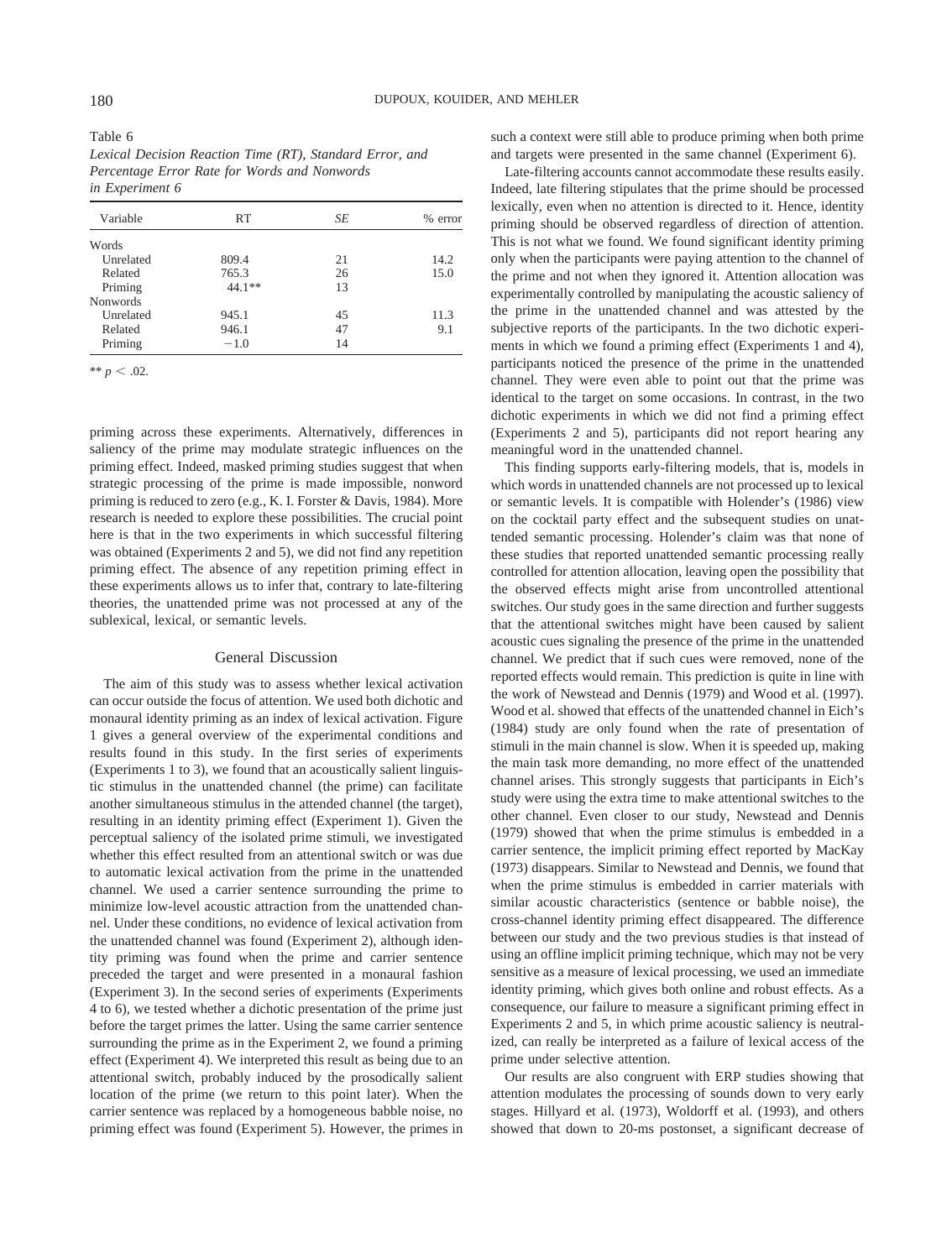

*Figure 1.* Summary results of the six experiments, with a description of the experimental trials and mean priming effect for the word targets.  $p < .02$  by items and participants.  $\frac{p}{q} < .002$  by items and participants.

evoked response can be demonstrated for unattended stimuli. Similar demonstrations of very early effects of attention have been established in the visual modality using ERPs (Mangun & Hillyard, 1991), positron-emission tomography (Heinze et al., 1994), and single-unit recording (Luck, Chelazzi, Hillyard, & Desimone, 1997). What our study adds to this body of research is the important fact that the early effect of attention is strong enough as to prevent lexical access from occurring in the unattended channel.

Note, however, that our argument rests on the assumption that low-level (acoustic or prosodic) discontinuities can capture attention and trigger an attentional switch from one to another channel, even when participants were explicitly asked to ignore that channel. There is evidence that this is the case, at least within the visual domain. Indeed, many studies suggest that visual discontinuities in a spatial display can capture the attention of participants and do so more rapidly and automatically than cues that explicitly signal the locus to which participants should voluntarily move their attention (e.g., Jonides, 1981; Remington, Johnston, & Yantis, 1992; for a review, see Yantis, 1998). Much less is known about attention capture in the auditory modality, and similar work would have to be done to explore this issue. In this light, however, the results of Experiments 2 and 4 raise the issue of what counts as a salient stimulus. In Experiment 4, the prime was presented just before the target and was embedded in a carrier sentence. We found that participants reported paying some attention to the primes, and we found a significant priming effect. In contrast, when the same sentences were used in Experiment 2 with the prime and targets aligned, no priming or any evidence of an attentional switch was found. Why is there such a difference? We offer two tentative explanations.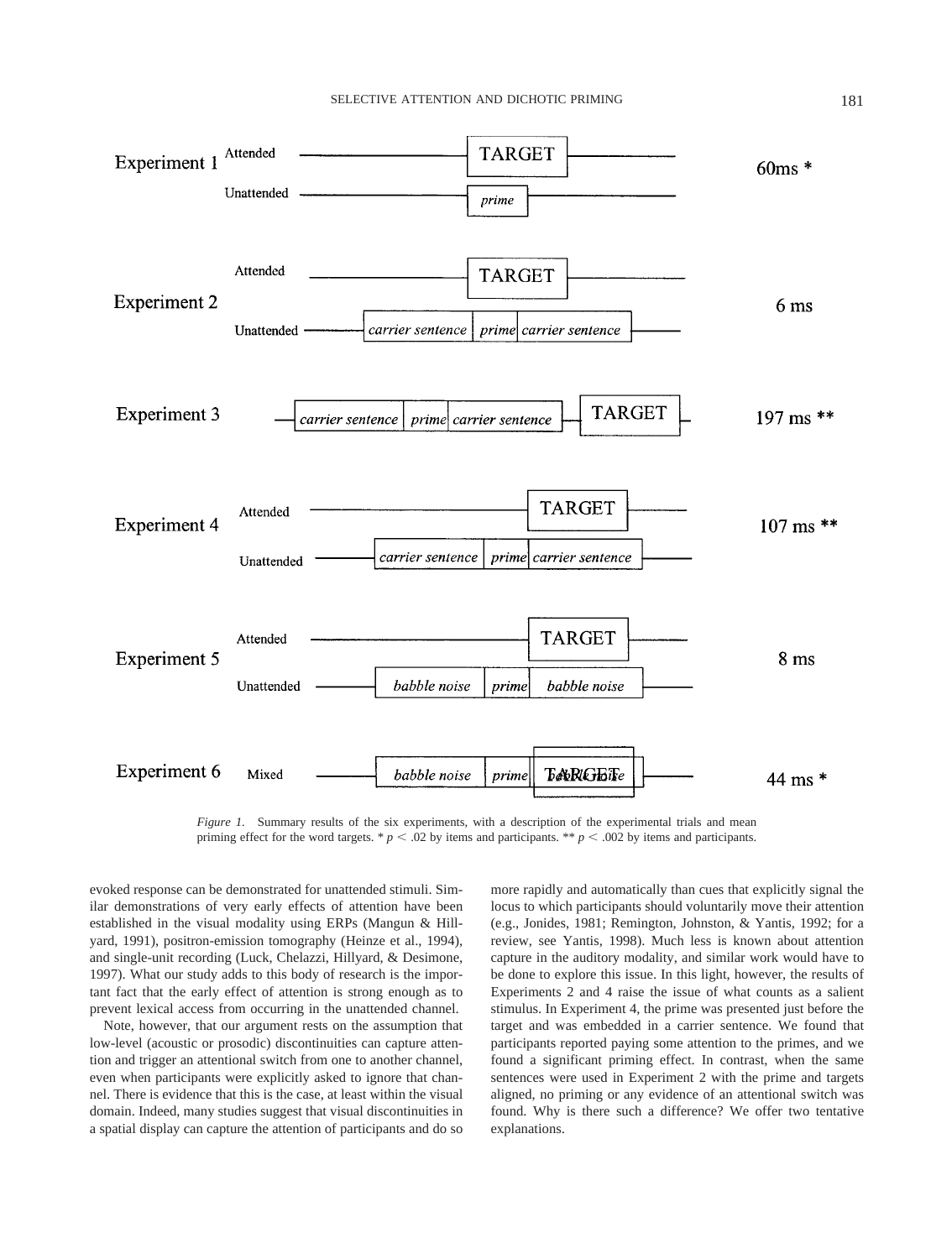The first one is based on attentional strategies that participants may develop during the experiment. In Experiment 4, participants had time to explore the unattended channel before the target arrives, and hence could notice the presence of the prime. Thereafter, they could program a strategic attentional switch just before the target. In contrast, in Experiment 2, the prime and target were simultaneous, and hence, the participants would never spontaneously discover the prime because their attention would be engaged in processing the target at that very time. This explanation proposes that participants' attention wanders across channels and, once a regularity is noticed, can be strategically programmed. This accounts well with the contrast between Experiments 2 and 4. To test this experimentally, one could try to teach participants to pay attention to the prime and then revert to focused attention instructions, in the hope that on some occasions, participants may wander in the unattended channel.

A second and maybe more plausible explanation rests on prosody. As already noticed, the prime in the carrier sentence occurs in a prosodically salient place. Such linguistic saliency could be sufficient to draw participants' attention to the unattended channel when the prime is presented before the target. However, when the prime is simultaneous with the target, these prosodic cues are now in competition with the powerful acoustic discontinuity in the main channel. The fact that participants never reported noticing the prime in the simultaneous presentation suggests that acoustic cues are stronger than prosodic ones when it comes to capturing attention.

It should be noted that our conditions of presentation are quite distant from naturalistic ones (e.g., time-compressed speech, energy equalized babble noise, isolated words). We used these controlled conditions to establish whether complete filtering of an unattended channel is possible and whether it can lead to the suppression of lexical processing of the unattended materials. In more ecological conditions, competing messages can be much more varied than our rather flat and nonsalient babble speech. It is therefore likely that the large changes in prosody (energy, pitch, or rhythm) associated with natural discourse can capture the attention of participants more frequently in a more natural setup. This would lead to relatively frequent identification of semantic information extracted from adjacent messages. Possibly, as is suggested by Conway et al. (2001), there are also individual differences in the ability to switch between channels in a dual-task situation.

More studies are needed to explore the precise conditions that lead to an attentional switch. In fact, if one endorses an earlyfiltering view, one can swap around the logic of our study and use dichotic priming to experimentally measure the "attentiongrabbing" strength of various acoustic or prosodic cues. That is, use the amount of cross-channel repetition priming as an index of attention switches. A more extensive investigation of these parameters would allow us to better understand how attention can be captured in more ecological circumstances, such as in the classic cocktail party situation.

#### References

Bentin, S., Kutas, M., & Hillyard, S. A. (1995). Semantic processing and memory for attended and unattended words in dichotic listening: Behavioral and electrophysiological evidence. *Journal of Experimental Psychology: Human Perception and Performance, 21,* 54–67.

- Bowers, J. S. (1999). Priming is not all bias: Commentary on Ratcliff and McKoon (1997). *Psychological Review, 106,* 582–596.
- Bowers, J. S., & Kouider, S. (in press). Developing theories of priming with an eye on function. In J. S. Bowers & C. Marsolek (Eds.), *Rethinking implicit memory.* Oxford, England: Oxford University Press.
- Broadbent, D. E. (1958). *Perception and communication.* New York: Pergamon Press.
- Charpentier, F. J., & Stella, M. G. (1986). Diphone synthesis using an overlap-add technique for speech waveforms concatenation. *Proceedings of the ICASSP, 86,* 2015–2018.
- Cherry, E. C. (1953). Some experiments on the recognition of speech with one and two ears. *Journal of the Acoustical Society of America, 25,* 975–979.
- Conway, R. A., Cowan, N., & Bunting, M. F. (2001). The cocktail party phenomenon revisited: The importance of working memory capacity. *Psychonomic Bulletin and Review, 8,* 331–335.
- Conway, R. A., & Engle, R. W. (1994). Working memory and retrieval: A resource-dependent inhibition model. *Journal of Experimental Psychology: General, 123,* 354–373.
- Corteen, R. S., & Dunn, D. (1974). Shock-associated words in a nonattended message: A test for momentary awareness. *Journal of Experimental Psychology, 102,* 1143–1144.
- Corteen, R. S., & Wood, B. (1972). Autonomic responses to shockassociated words in an unattended channel. *Journal of Experimental Psychology, 94,* 308–313.
- Dawson, M. E., & Schell, A. M. (1982). Electrodermal responses to attended and unattended significant stimuli during dichotic listening. *Journal of Experimental Psychology: Human Perception and Performance, 8,* 315–324.
- Deutsch, J. A., & Deutsch, D. (1963). Attention: Some theoretical considerations. *Psychological Review, 70,* 80–90.
- Dupoux, E., & Mehler, J. (1990). Monitoring the lexicon with normal and compressed speech: Frequency effects and the prelexical code. *Journal of Memory and Language, 29,* 316–335.
- Eich, E. (1984). Memory for unattended events: Remembering with and without awareness. *Memory & Cognition, 12,* 105–111.
- Forster, K. I., & Davis, C. (1984). Repetition priming and frequency attenuation in lexical access. *Journal of Experimental Psychology: Learning, Memory, and Cognition, 10,* 680–698.
- Forster, P. M., & Govier, E. (1978). Discrimination without awareness? *Quarterly Journal of Experimental Psychology, 30,* 389–395.
- Heinze, H. J., Mangun, G. R., Burchert, W., Hinrichs, H., Scholz, M., Münte, T. F., et al. (1994, December 8). Combined spatial and temporal imaging of brain activity during visual selective attention in humans. *Nature, 372,* 543–546.
- Hillyard, S. A., Hink, R. F., Schwent, V. L., & Picton, T. W. (1973). Electric signs of selective attention in the human brain. *Science, 182,* 177–179.
- Holender, D. (1986). Semantic activation without conscious identification in dichotic listening, parafoveal vision, and visual masking: A survey and appraisal. *Behavioral and Brain Sciences, 9,* 1–66.
- Jonides, J. (1981). Voluntary versus automatic control over the mind's eye's movement. In J. B. Long & A. D. Baddeley (Eds.), *Attention and performance IX* (pp. 187–203). Hillsdale, NJ: Erlbaum.
- Luck, S. J., Chelazzi, L., Hillyard, S. A., & Desimone, R. (1997). Neural mechanisms of spatial selective attention in areas V1, V2, and V4 of macaque visual cortex. *Journal of Neurophysiology, 77,* 24–42.
- MacKay, D. G. (1973). Aspects of a theory of comprehension, memory and attention. *Quarterly Journal of Experimental Psychology, 25,* 22–40.
- Mangun, G. R., & Hillyard, S. A., (1991). Modulation of sensory-evoked brain potentials indicate changes in perceptual processing during visualspatial priming. *Journal of Experimental Psychology: Human Perception and Performance, 17,* 1057–1074.
- Meyer, D., Schvaneveldt, R. W., & Ruddy, M. G. (1975). Loci of contex-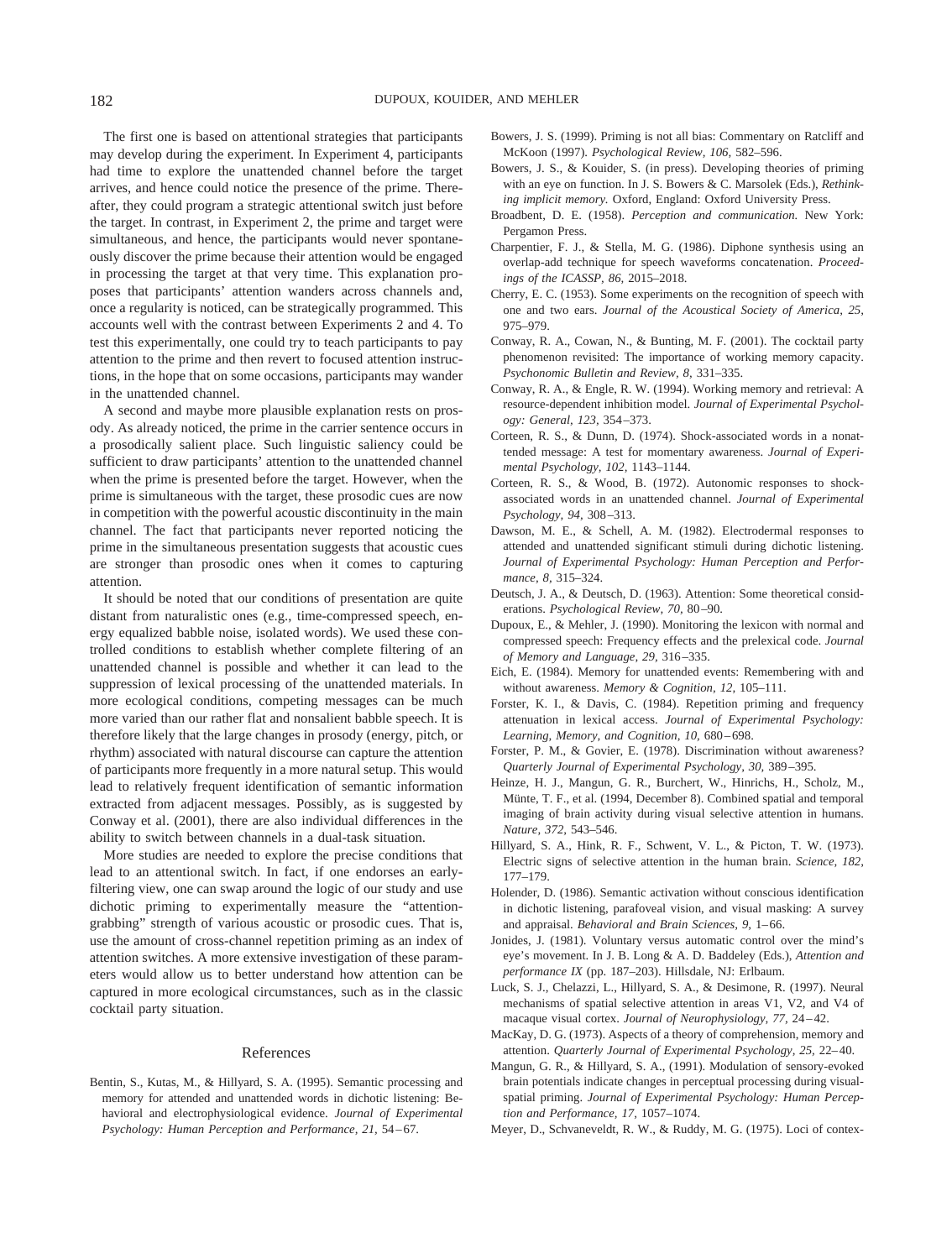tual effects on word recognition. In P. M. A. Rabbitt & S. Dornic (Eds.), *Attention and performance V* (pp. 98–118). New York: Academic Press.

- Moray, N. (1959). Attention in dichotic listening: Affective cues and the influence of instructions. *Quarterly Journal of Experimental Psychology, 11,* 56–60.
- Moray, N. (1970). *Attention: Selective processes in vision and hearing.* New York: Academic Press.
- Newstead, S. E., & Dennis, I. (1979). Lexical and grammatical processing of unshadowed messages: A reexamination of the MacKay effect. *Quarterly Journal of Experimental Psychology, 31,* 477–488.
- Okita, T., & Jibu, T. (1998). Selective attention and N400 attenuation with spoken word repetition. *Psychophysiology, 35,* 260–271.
- Pallier, C., Dupoux, E., & Jeannin, X. (1997). Expe: An expandable programming language for on-line psychological experiments. *Behavior Research, Methods, Instruments and Computers, 29,* 322–327.
- Remington, R. W., Johnston, J. C., & Yantis, S. (1992). Involuntary attentional capture by abrupt onsets. *Perception & Psychophysics, 51,* 279–290.
- Subramaniam, S., Biederman, I., & Madigan, S. A. (2000). Accurate identification but no priming and chance recognition memory for pictures in RSVP sequences. *Visual Cognition, 7,* 511–535.
- Treisman, A. M. (1964). Selective attention in man. *British Medical Bulletin, 20,* 12–16.
- Von Wright, J. M., Anderson, K., & Stennman, U. (1975). Generalization of conditioned GSRs in dichotic listening. In P. M. A. Rabbitt & S.

Dornic (Eds.), *Attention and performance V* (pp. 194–204). New York: Academic Press.

- Wardlaw, K. A., & Kroll, N. E. A. (1976). Automatic responses to shock-associated words in a nonattended message: A failure to replicate. *Journal of Experimental Psychology: Human Perception and Performance, 2,* 357–360.
- Woldorff, M. G., Gallen, C. C., Hampson, S. A., Hillyard, S. A., Pantev, C., Sobel, D., & Bloom, F. E. (1993). Modulation of early sensory processing in human auditory cortex during auditory selective attention. *Proceedings of the National Academy of Sciences, 90,* 8722– 8726.
- Wood, N. L., & Cowan, N. (1995a). The cocktail party phenomenon revisited: Attention and memory in the classic selective listening procedure of Cherry (1953). *Journal of Experimental Psychology: General, 3,* 243–262.
- Wood, N. L., & Cowan, N. (1995b). The cocktail party phenomenon revisited: How frequent are attention shifts to one's name in an irrelevant auditory channel? *Journal of Experimental Psychology: Learning, Memory, and Cognition, 21,* 255–260.
- Wood, N. L., Stadler, M. A., & Cowan N. (1997). Is there implicit memory without attention? A reexamination of task demands in Eich's (1984) procedure. *Memory & Cognition, 25,* 772–779.
- Yantis, S. (1998). Control of visual attention. In H. Paschler (Ed.), *Attention* (pp. 223–256). Hove, England: Psychology Press.

(*Appendix follows*)